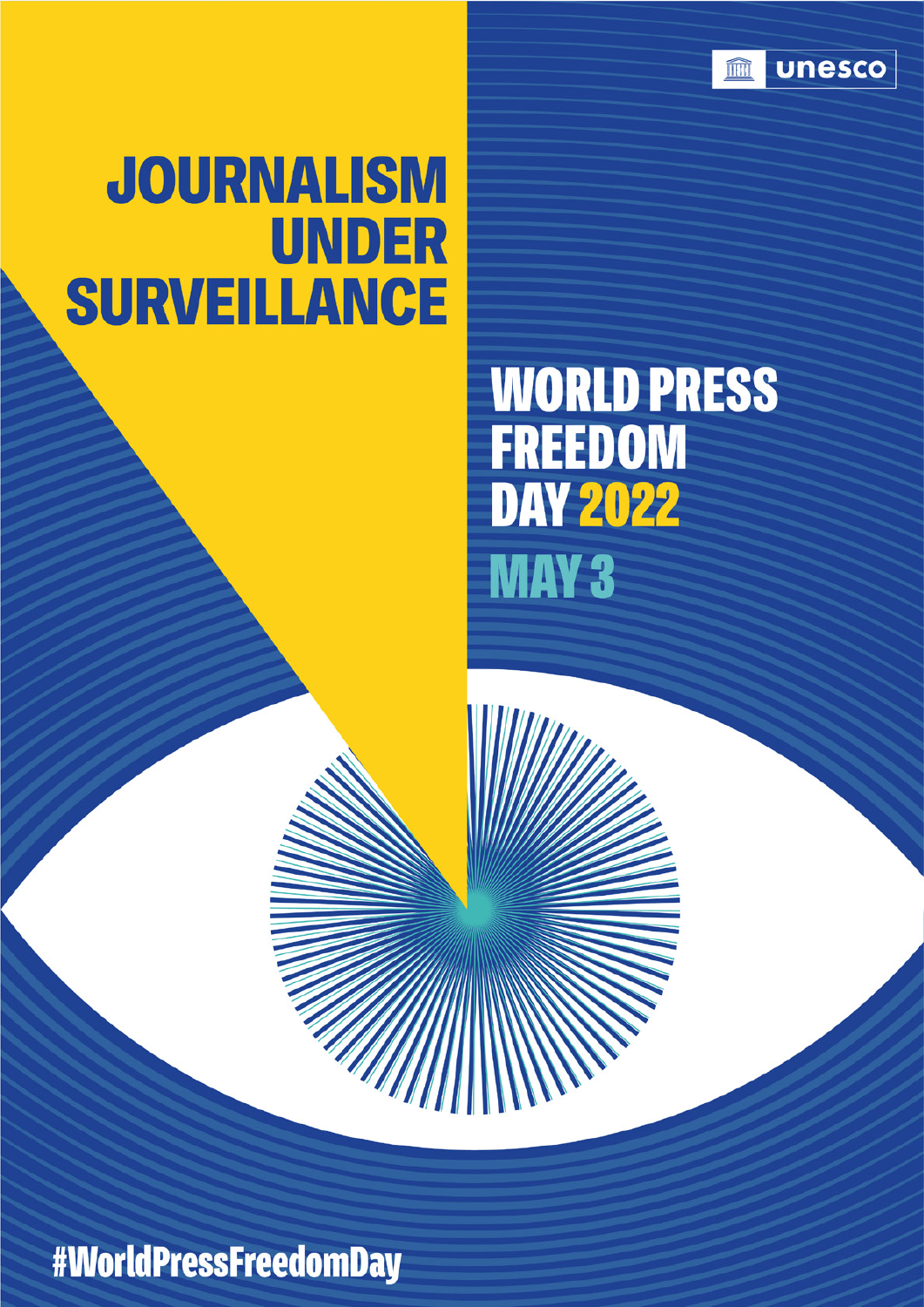#### INTRODUCTION

On 2-5 May 2022, UNESCO together with the Government of Uruguay will host the Global Conference for the celebration of World Press Freedom Day (WPFD). The conference will be in hybrid format, but  $-$  conditions allowing - with the ambition to have the largest possible participation in praesentia.

It is time for the WPFD's community and movement to get back together, following a year that saw the Nobel Peace Prize awarded to two journalists, and growing challenges to the practice of journalism.

The conference will reunite relevant policymakers, journalists, media representatives, activists, ICT corporate chief ethicists, cybersecurity managers, AI researchers and legal experts from around the world to explore the digital era's impact on freedom of expression and the safety of journalists, access to information and privacy.

This year's edition will focus on the theme "Journalism Under Surveillance", to spotlight how recent developments in technological means of monitoring and surveillance impact journalism and freedom of expression. In fact, freedom of expression and the right to privacy are among the human rights most impacted by the digital transformation.

The conference will produce a declaration that sets out the issues discussed throughout the programme and provide pointers to follow-up.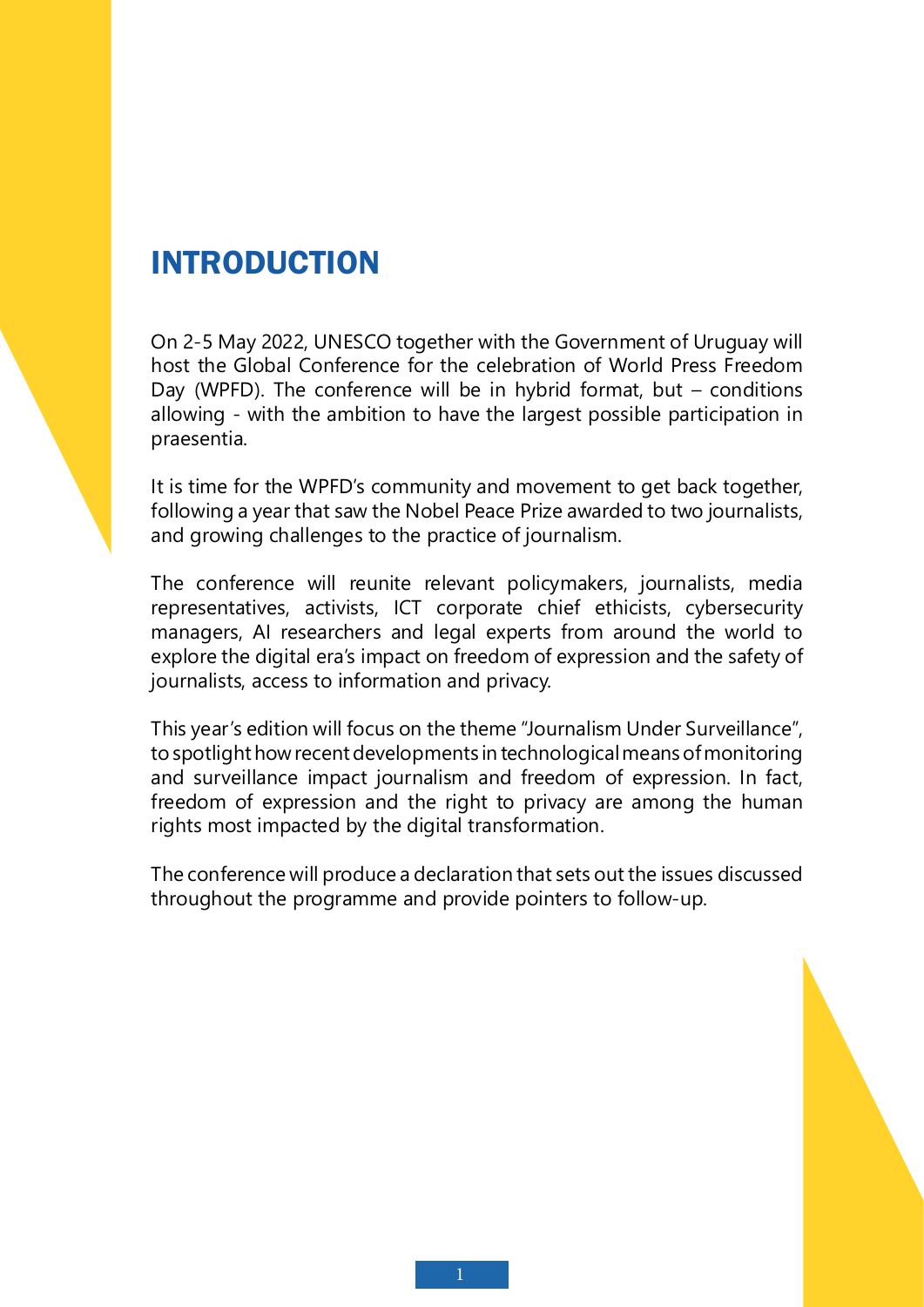### THE THEME

While in the pre-Internet world, freedom of expression and privacy were thought to only interact when journalists reported on public figures in the name of the right to know, the rights have become increasingly interdependent. This linkage reflects digital business models and the development of new surveillance technologies and large-scale data collection and retention. The changes pose risks in terms of reprisals against media workers and their sources, thereby affecting the free exercise of journalism.

The recent UNESCO's World Trends Report Insights discussion paper "Threats that Silence: Trends in the Safety of Journalists", highlights that surveillance and hacking compromise the protection of journalists' sources, as recently illustrated by investigative and factchecking organizations, following which UN human rights experts called for all States to impose a global moratorium on the sale and transfer of surveillance technology, until regulations that ensure that such technology complies with international human rights standards are put in place.

Under this theme, the Conference will also discuss how these developments impact the rights to freedom of expression, access to information, data protection and privacy, by looking into big data related issues such as the transparency of Internet companies, digital footprints, data retention, facial recognition technologies, and ethic of artificial intelligence.

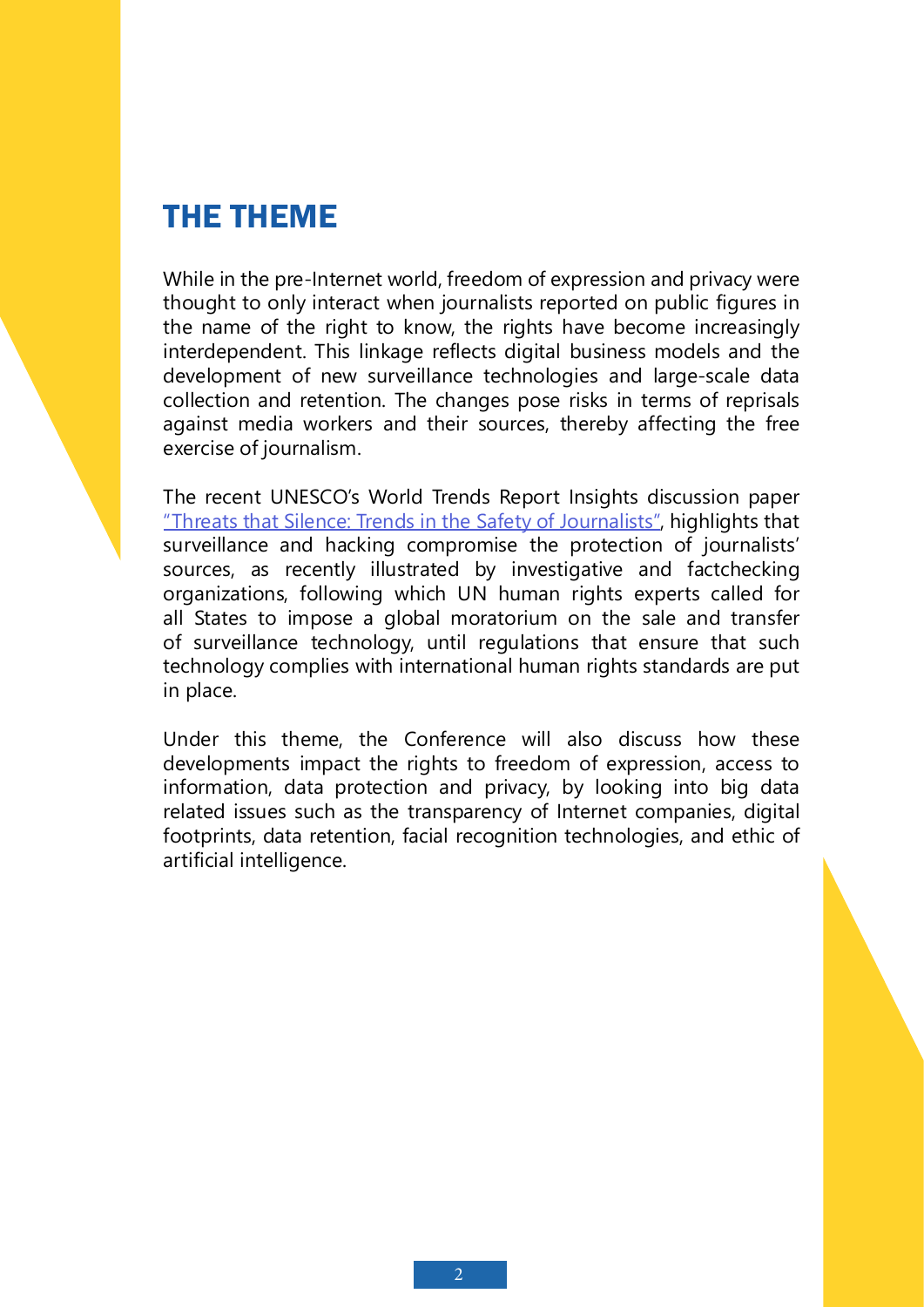### MEDIA FREEDOM, SPYWARE, SAFETY OF JOURNALISTS AND THE RIGHT TO PRIVACY IN THE DIGITAL ERA

Recent technological developments in digital-enabled surveillance, such as the growing sophistication and undetectability of mal- and spyware and their increasing use against journalists and human rights defenders endanger free and independent journalism. Surveillance can expose information gathered by journalists including from whistle-blowers, and violates the principle of source protection, which is universally considered a prerequisite for freedom of the media and is enshrined in UN Resolutions. Surveillance of media workers may furthermore jeopardize a journalistic investigation, as well as impact the safety of journalists including by disclosing sensitive private information which could be used for arbitrary judicial harassment or to harass and attack a media worker.

The UN Special Rapporteur on the promotion and protection of the right to freedom of opinion and expression presented in May 2019 findings and concerns on surveillance and human rights, noting that "surveillance of individuals – often journalists, activists, opposition figures, critics and others exercising their right to freedom of expression – has been shown to lead to arbitrary detention, sometimes to torture and possibly to extrajudicial killings". Between 2011 and 2021, the Committee to Protect Journalists (CPJ) recorded dozens of incidents of journalists being targeted by spyware. This finding was supported by investigative journalism and factchecking organizations reporting that hundreds of journalists had been selected as targets.

The right to privacy has long been recognized as a fundamental human right by international instruments, such as the Universal Declaration of Human Rights, and is both a right in itself and an enabler underpinning other rights, such as freedom of expression. Without privacy, individuals (including journalists and their sources) are hindered from receiving and sharing the information they want, forming their own opinions and expressing themselves freely without fear of reprisal. Furthermore, privacy is a pre-requisite for journalists to do their work in providing and ensuring our access to fact-based and reliable information. Through their reporting on issues such as governmental malpractice, corruption and human rights abuses, journalists and media workers contribute to reinforcing democracy and accountability. In this endeavour, privacy is a necessity to safely communicate with sources, receive confidential information, investigate sensitive issues and to guarantee the safety of journalists themselves.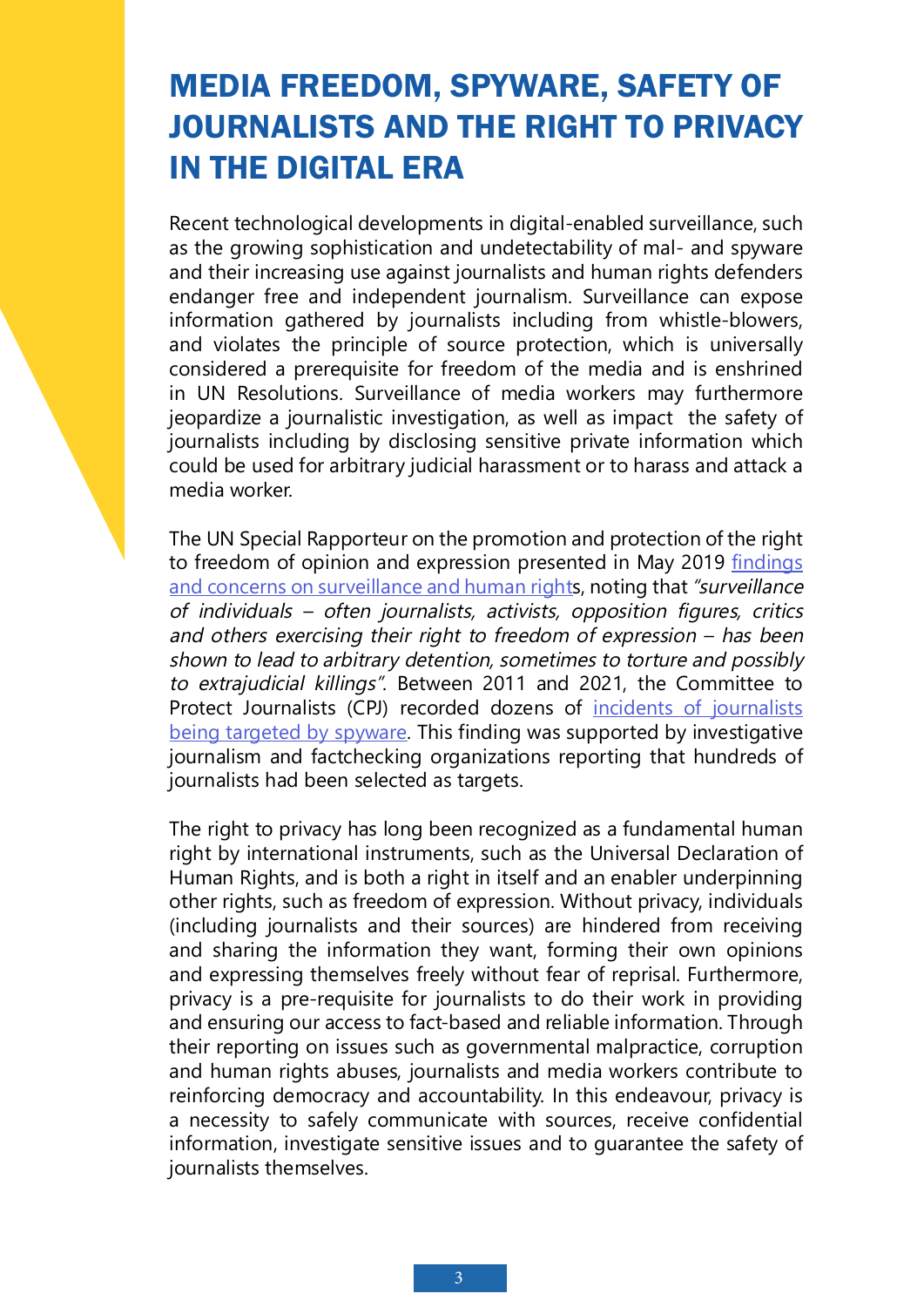### MEDIA FREEDOM, DATA RETENTION, AI AND TRANSPARENCY

While digital surveillance poses particularly grave threats to media workers, human rights defenders and activists, internet users more broadly are vulnerable to being monitored in ways that threaten their freedom of expression and personal autonomy. Increased reliance on digital services also means that a growing number of online platforms have adopted a "privacy-for-service" model through which citizens often unknowingly share private information and data in exchange for free services. Individuals' data leaves behind a "digital footprint" that can be handled and analysed in real time or ex-post by hostile and illegitimate actors. Moreover, data held by Internet and cybersurveillance companies about personal lives can be obtained by State authorities through mandatory data retention laws or governmental hacking. AIpowered territorial surveillance, and algorithmic journalism are other developments that threaten the free exercise of journalism. Reduced costs of digital surveillance and sophisticated tools means that illegitimate surveillance operations undertaken by governmental or private actors can be broader, disproportionate, more invasive, and longer lasting than ever before, without citizens being aware of them or being able to defend themselves.

There is a growing global push encouraging more transparency regarding how Internet companies exploit citizens' data, how it is used for marketing purposes, and how it informs predictive models and artificial intelligence. This issue was underlined in the Windhoek+30 Declaration, adopted on the occasion of World Press Freedom Day 2021 and endorsed by the 41st UNESCO General Conference, which called on technology companies to "work to ensure transparency in relation to their human and automated systems". More transparency regarding personal data could also help to understand what is collected about journalists, including online attacks against them, and what can be done to address these issues. A possible remedy to address these shortcomings are UNESCO's set of principles to enhance the transparency of internet platform companies, which will be discussed as an additional avenue to understand what data is collected and what impact it has on the safety of journalists.

Furthermore, UNESCO has developed the United Nation's first global normative instrument on ethics of AI, based on the respect, protection and promotion of human rights, and inter alia calling for appropriate safeguards to protect the right to privacy in accordance with international law, including addressing concerns such as surveillance.